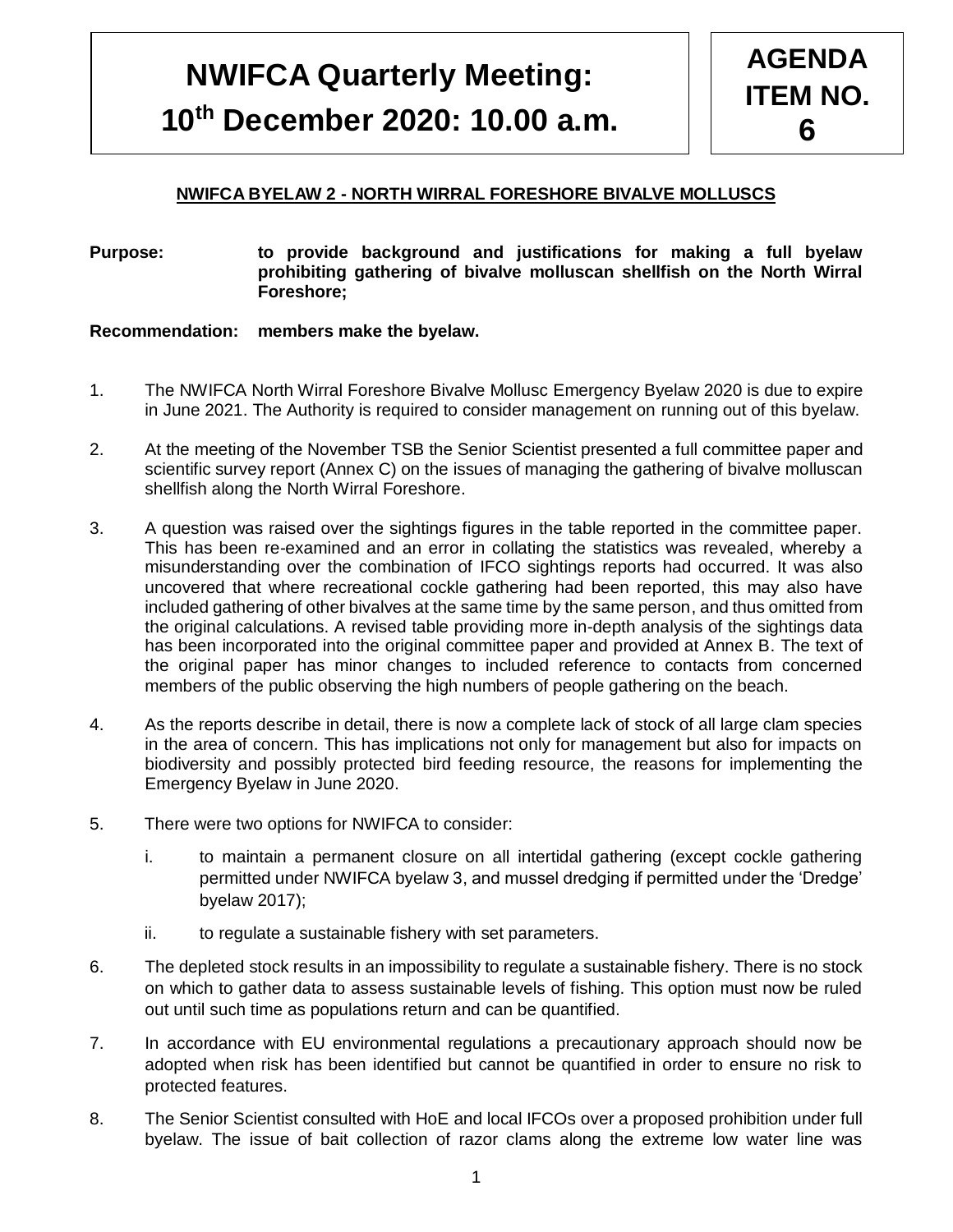discussed but considered not to be of major concern as bait collectors are mainly targeting worms there.

- 9. CEO, HoE, IFCOs and Science Officers were all consulted on the options and all agreed to the recommendations put forward to TSB.
- 10. At November TSB Mr Leigh asked whether bait collectors who gather razor clams (and other bivalves) that get washed up on to the beach would also be prohibited from doing so. It was confirmed that that was the case and perhaps an unfortunate consequence of the situation. As an irregular activity driven by weather events it would be problematic to account for and also create inconsistencies in enforcement if permitted.
- 11. Two recommendations were made to TSB:
	- i. to implement a permanent byelaw that prohibits the removal of any bivalves from the beach at Leasowe unless under a permit issued under NWIFCA Byelaw 3 or NWIFCA Restrictions on the use of a dredge byelaw 2017;
	- ii. that scientific survey should continue over the next three years to provide data on population recovery in order to inform the byelaw review after 3 years.
- 12. Both recommendations received approval by TSB.
- 13. Officers were instructed to draft a full byelaw for approval by TSB via email, to be tabled at the full Authority meeting in December for making. MMO were consulted over appropriate text relating to the revocation of the Emergency Byelaw.
- 14. Based on the provisions within the Emergency Byelaw, a draft byelaw was circulated by email to TSB. Comments were received from two Members:
	- i. Mr Andrews suggested some textual amendments to the interpretations section which have been incorporated into the final version;
	- ii. ii Mr Andrews also made a suggestion to use Lowest Astronomical Tide to define the low water line in the schedule to ensure full coverage of any drying areas. This was investigated with IFCOs and through mapping software but due to the convoluted nature of the drying areas and their likelihood to change during the life of the byelaw, it was agreed to extend the outward boundary line to ensure full coverage of all drying areas and a certain degree of 'future proofing' were the low water line to change;
	- iii. Mr Brown reiterated his points made at TSB, where he abstained on the vote to approve development of the byelaw. He asked that either the agreed review period of three years be written on the face of the byelaw, or to time limit the byelaw. Officers considered both options and have amended the byelaw to include a review, with wording informed by that of other IFCAs' existing byelaws (NIFCA - Crustacea Conservation 2019 and NEIFCA - FLAMBOROUGH HEAD NO TAKE ZONE byelaws).
- 15. Mr Brown also felt the byelaw was discriminatory against recreational gatherers when commercial cockle gathering would still be permitted under the cockle and mussel byelaw. To clarify, under the present NWIFCA Byelaw 3, recreational gatherers would be permitted to remove up to 5kg of cockle and mussel per person per day if the fishery were open. Under the new Cockle and Mussel byelaw, currently with the MMO for second Q&A, the main cockle bed at Leasowe will be classed as a commercial area and the right to gather cockles recreationally there will be removed. There will be areas of the foreshore not included in the commercial area where recreational gathering can occur.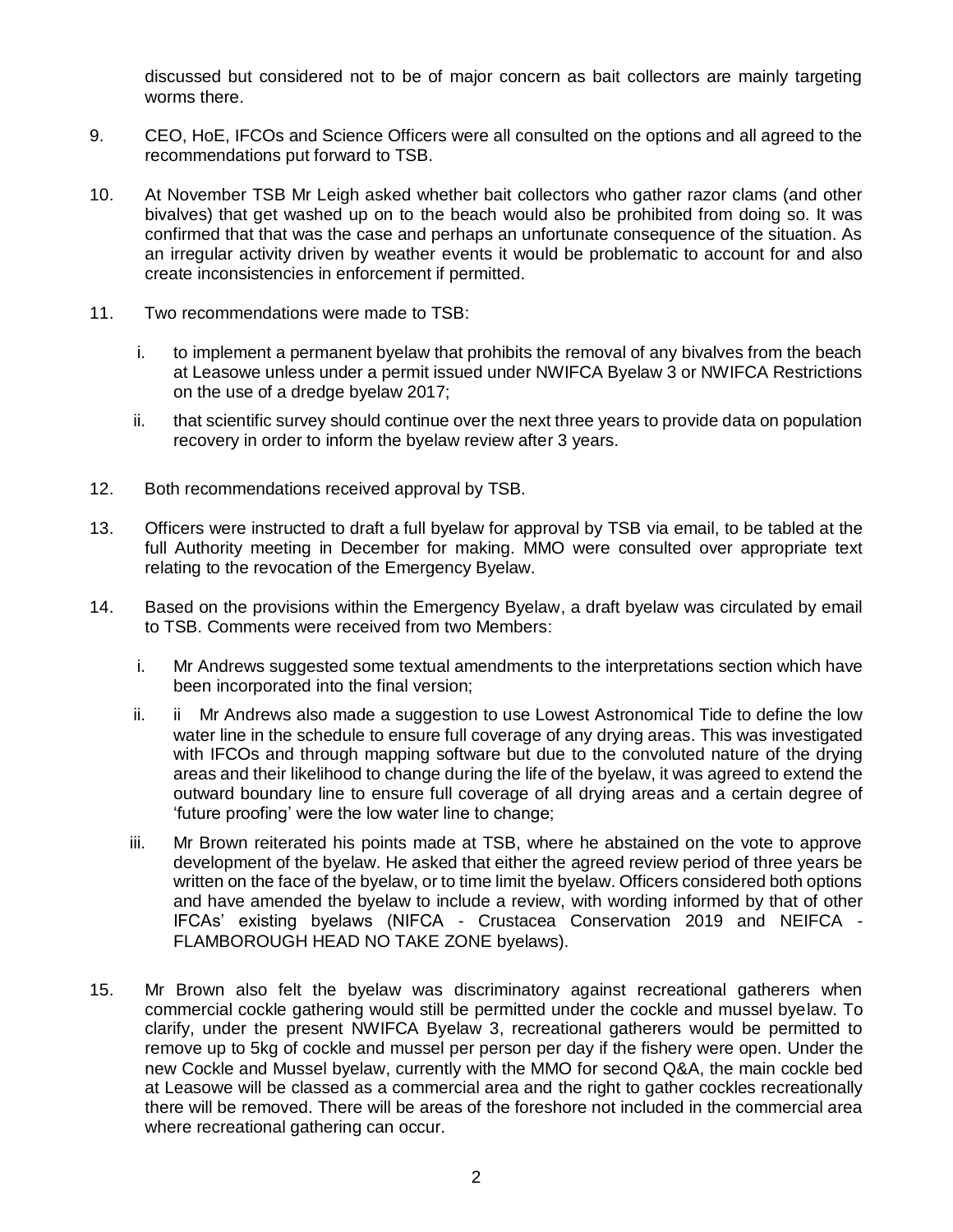- 16. The North Wirral Foreshore byelaw specifically removes the right for non-permitted cockle and mussel gathering right across the whole of the North Wirral Foreshore. Lengthy consideration had been given as to whether recreational cockle gathering could still be permitted. However this creates a significant enforcement issue and was considered to not be workable.
- 17. Ideally, and the potential aim for the future, would be to implement a per person daily allowance for all bivalve gathering (non-commercial) in order to support the right to the public fishery. As detailed in Annex B, this is not possible at the present time due to lack of stock. Surveys will be instigated to provide on-going data on recovery of stocks and allow the Authority to make a decision on the potential for implementing an allowance at a future date.
- 18. Following MMO advice the title of the byelaw has had a minor change to incorporate the numbering system. The full byelaw is attached as Annex A below, with a recommendation that the byelaw is made.
- 19. A draft of the Regulatory Impact Assessment is also provided at Annex D for comment. This will be finalised by Officers and signed by the CEO before submission of the byelaw package, following formal consultation, to the MMO for QA.
- 20. Members are asked to consider all the information provided here and in the annexes and approve the making of the byelaw so that it can be progressed as swiftly as possible to ensure consistency of regulation following the 12 month period of the Emergency Byelaw, or the further 6 month extension if granted by the Minister.

**Mandy Knott Senior Scientist 23rd November 2020**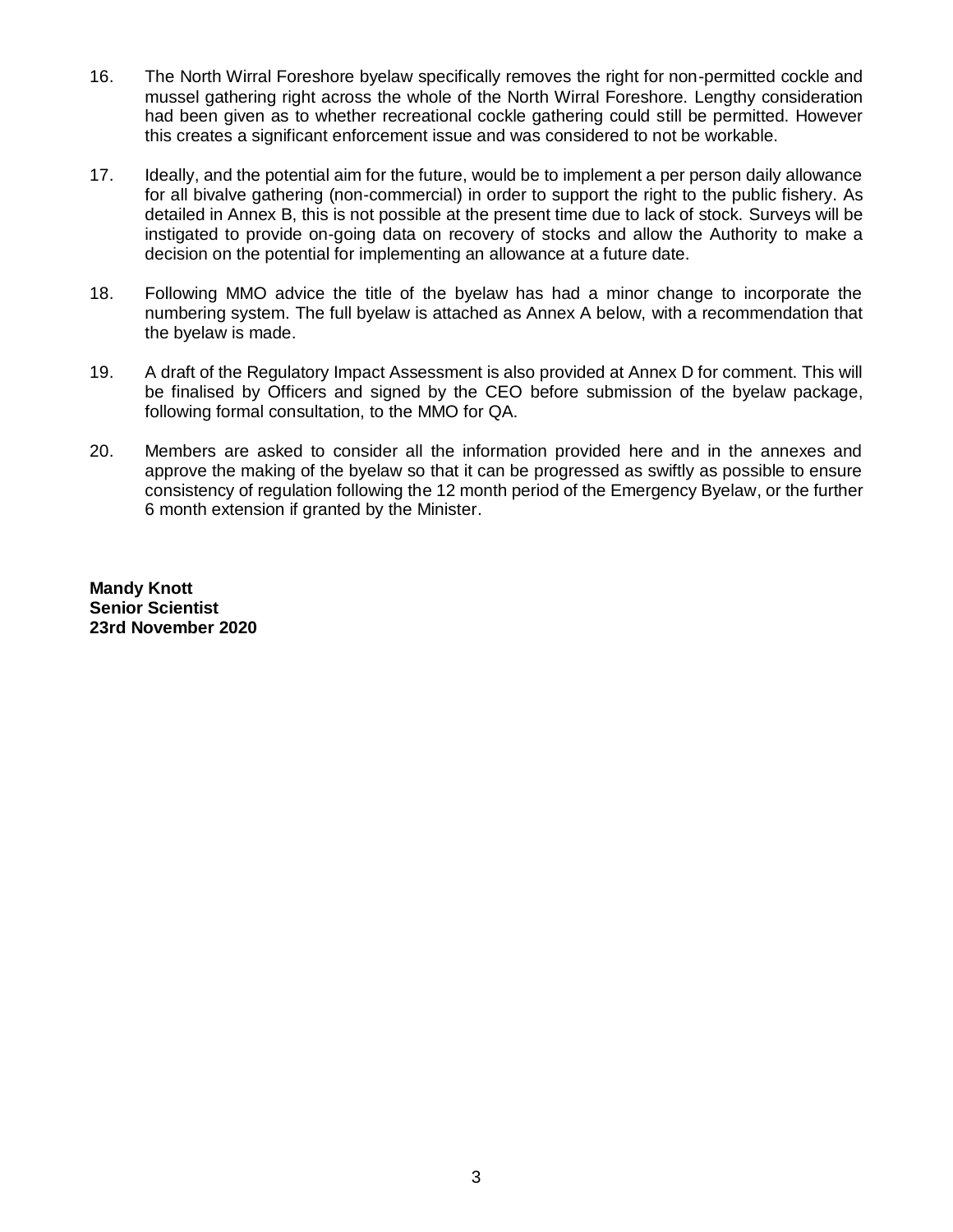# **North Western Inshore Fisheries and Conservation Authority**

## **MARINE AND COASTAL ACCESS ACT 2009 (c.23)**

## **NWIFCA BYELAW 2 - NORTH WIRRAL FORESHORE BIVALVE MOLLUSCS**

The Authority for the North Western Inshore Fisheries and Conservation District in exercise of its powers under sections 155 and 156 of the Marine and Coastal Access Act 2009 makes the following byelaw for that District.

#### **Interpretation**

- 1. In this byelaw
	- (a) "the Authority" means the North Western Inshore Fisheries and Conservation Authority (NWIFCA) as defined in articles 2 and 4 of the North Western Inshore Fisheries and Conservation Order 2010 (S.I. 2010/2200);
	- (b) "the District" means the North Western Inshore Fisheries and Conservation District as defined in articles 2 and 3 of S.I. 2010/2200;
	- (c) "fishery" means any area of sea, seabed, exposed estuary, seashore, or other marine environment in any part of the District;
	- (d) "bivalve molluscan shellfish" means any species of mollusc belonging to the class Bivalvia;
	- (e) "fish for or remove" and "fishing" includes all activities related to fishing by hand of bivalve molluscan shellfish including harvesting, taking, moving and transporting.

## **Prohibitions**

- 2. A person must not fish for or remove any bivalve molluscan shellfish from within the area defined in the schedule.
- 3. A person must not have in their possession any article for use in the course or connection with fishing bivalve molluscan shellfish within or from a fishery in breach of this byelaw.

## **Exceptions**

- 4. This byelaw does not apply to a person fishing for cockles or mussels under a permit issued pursuant to the North Western Inshore Fisheries and Conservation Authority Byelaw 3 - Permit to Fish for Cockles (*Cerastoderma edule*) and Mussels (*Mytilus edulis*).
- 5. This byelaw does not apply to a person fishing for cockles or mussels under a permit issued pursuant to the North Western Inshore Fisheries and Conservation Authority "Restrictions on the use of a dredge byelaw 2017".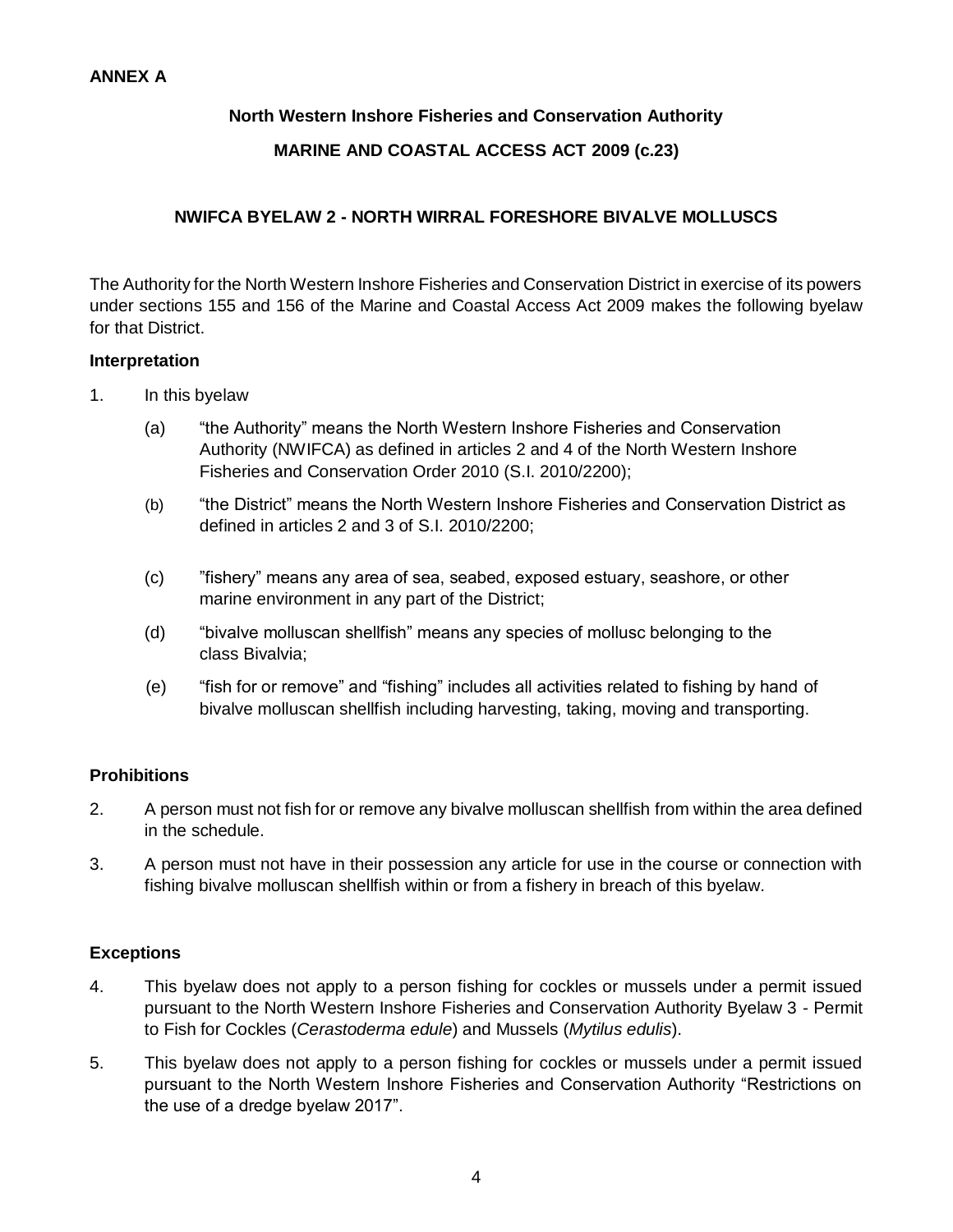6. This byelaw does not apply to any person performing an act that would otherwise constitute an offence against this byelaw if that act was carried out in accordance with a written permission issued by the Authority for scientific, management, stocking or breeding purposes.

#### **Review**

7. The Authority must review this byelaw no less than once every three years.

## **Revocation**

8. The NORTH WIRRAL FORESHORE BIVALVE MOLLUSC EMERGENCY BYELAW 2020 made by the North Western Inshore Fisheries and Conservation Authority on 3<sup>rd</sup> June 2020 in exercise of its power under section 157 of the Marine and Coastal Access Act 2009 and in force immediately before the making of this byelaw is hereby revoked.

I hereby certify that the above byelaw was made by the Authority at its meeting on the XXXXXXX

………………………………………………….……….. Date …………………………………..

Dr Stephen Atkins; Chief Executive Officer; North Western Inshore Fisheries and Conservation Authority; 1 Preston Street, Carnforth, Lancashire, LA5 9BY

The Secretary of State for Environment, Food and Rural Affairs in exercise of the power conferred by section 155(4) of the Marine and Coastal Access Act 2009 confirms the North Wirral Foreshore Bivalve Mollusc Byelaw 2021 made by North Western Inshore Fisheries and Conservation Authority on XXXXXXX

………………………………………………….……….. Date …………………………………..

A Senior Civil Servant for, and on behalf of, the Secretary of State for Environment, Food and

Rural Affairs